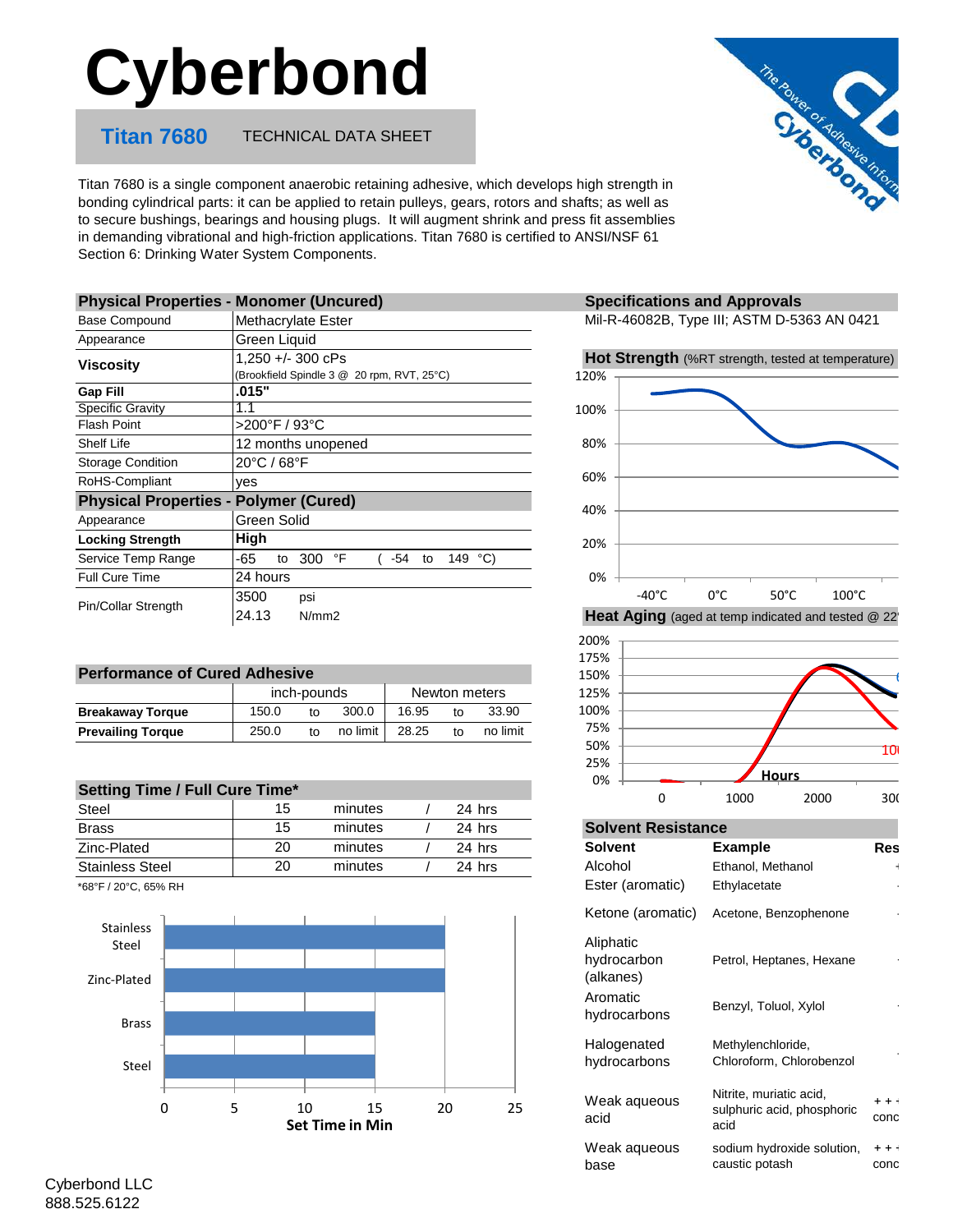### **General Instructions Note Note Note Note Note**

Surfaces to be bonded should be clean and dry and free of grease. Product should be applied in enough quantity to fill all engaged threads. The product performs best in thin bond gaps. Very large gaps may create gaps that will affect the cure speed and overall strength. Good contact is essential. An adequate bond develops in 15 to 45 minutes and maximum strength is attained in 24 hours. This product is not recommended for use in pure oxygen environments and/or oxygen-rich systems and should not be slected as a sealant for chlorine or other strong oxidizing materials. This product is not designed for plastics, particularly thermoplastics where stress cracking of the plastic could result. It is recommended to comfirm compatibility of the product with all substrates prior to use.

#### **Curing Performance**

The gap of the bond line will affect set speed. Smaller gaps tend to increase set speed. Activators may be applied to further improve set speed, but may also impair overall adhesive performance.

The data contained herein are furnished for information only and are believed to be reliable. Cyberbond c assume responsibility for the results obtained by of over whose method Cyberbond does not control. user's responsibility to determine suitability for the or of any production methods mentioned herein an adopt such precautions as may be advisable for the protection of property and of persons against any h that may be involved in the handling and use there light of the foregoing, Cyberbond specifically disclai warranties of merchantability or fitness for a particular purpose arising from sale or use of Cyberbond products. Cyberbond specifically disclaims any liability for consequential or incidental damages of any kind, in loss of profits. The discussion herein of various pro or compositions is not to be interpreted as represe that they are free from domination of patents owne others or as a license under any Cyberbond patent may cover such processes or compositions. We recommend that each prospective user test the proposed application to determine its suitability for the purpose intended prior to incorporating any product or appli its manufacturing process using the data as a guid

#### **Storage**

Products should be stored unopened in a cool, dry place out of direct sunlight. Products may be refrigerated for improved shelf life, but should be brought back to room temperature before use.



Updated 7/24/2012

# **For safe handling information on this**  product, consult the Material Safety Data SI **(MSDS)**

Cyberbond, LLC 401 N Raddant Road Batavia, IL 60510 630.761.8900 tel [www.cyberbond1.com](http://www.cyberbond1.com/)

Cyberbond Europe GmbH Werner-von-Siemens Straße 2 D - 31515 Wunstorf Germany 49 / 50 31 / 95 66 - 0 tel [www.cyberbond.de](http://www.cyberbond.de/)

Distributed by: Rudolph Bros. & Co. 6550 Oley Speaks Way Canal Winchester, OH 43110 Phone: 614-833-0707 Fax: 800-600-9508 e-mail: rbcsupport@rudbro.com www.rudbro.com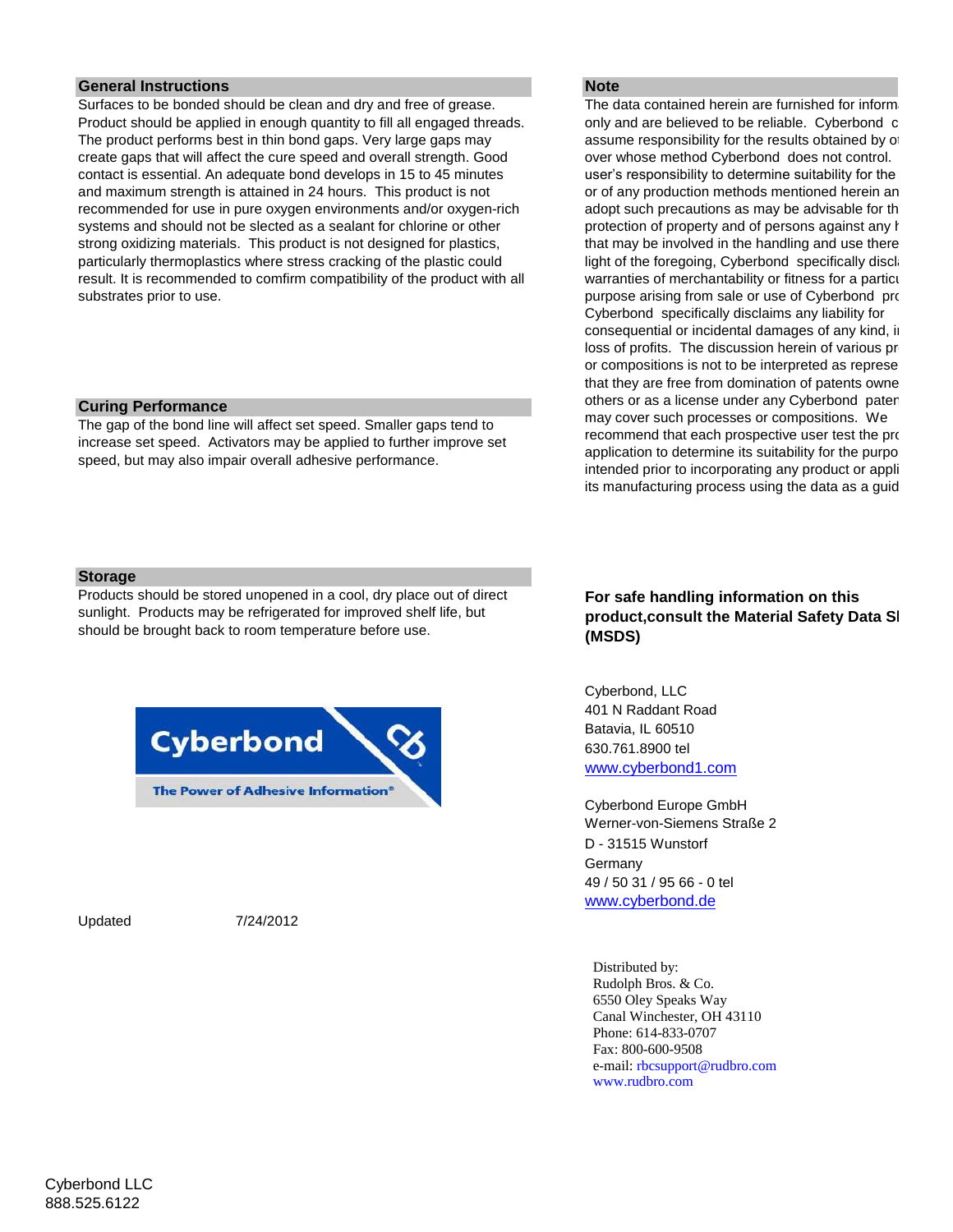

 $+$   $(- - - if$ entrated)